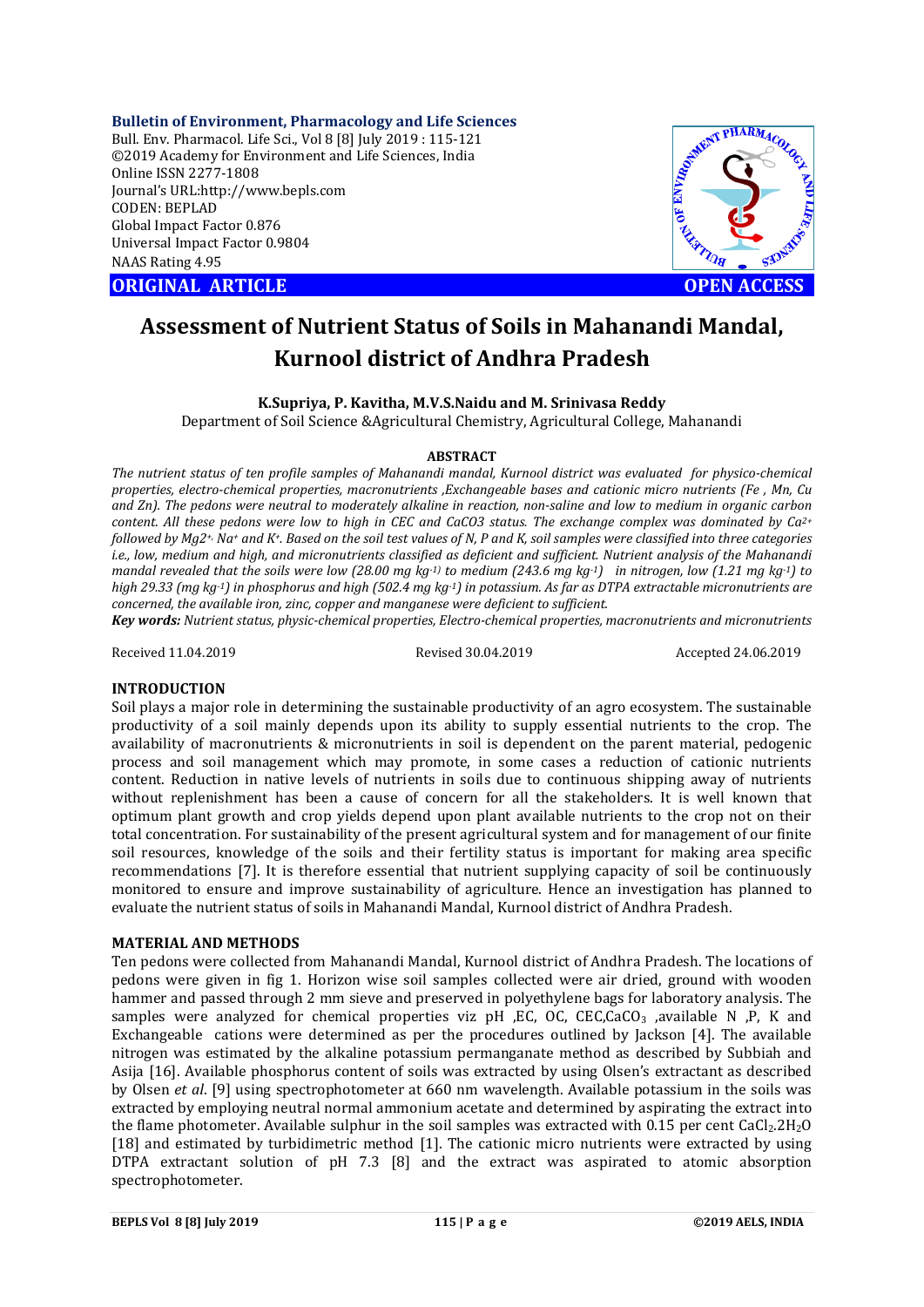## **RESULTS AND DISCUSSION**

### **Soil physico- chemical properties**

The results of physico-chemical properties are depicted in Table 1. The pH values of 1:2.5 soil water suspension ranged from 7.31 to 8.32 indicating neutral to moderately alkaline reaction. The variation in pH was attributed to the nature of the parent material, leaching, presence of calcium carbonate and exchangeable sodium. Similar reports were observed by Sekhar *et al.* [14] in central and eastern parts of Prakasam district.

The electrical conductivity in soil water extract of different pedons ranged from 0.19 to 1.00 dSm-1. Electrical conductivity values of all pedons indicated non-saline nature of the soil. The low electrical conductivity may be due to free drainage conditions which favoured the removal of released bases by percolation and drainage water. Devi *et al*. [2] reported similar low electrical conductivity values indicating the non-saline character in the sugarcane growing soils of Chittoor district in Andhra Pradesh.

The organic carbon content in different horizons of pedons varied from 0.02 to 0.75 per cent indicating that organic carbon status was low to medium. The low organic carbon content in these soils might be attributed to the prevalence of tropical condition, where the degradation of organic matter occurs at a faster rate coupled with low vegetation cover, there by leaving less organic carbon in the soils. Similar observations were also made by Sireesha and Naidu [15] in soils of Banaganepalle mandal in Kurnool district.

The calcium carbonate content ranged from 1.00 to 19.00 per cent. The free CaCO<sub>3</sub> was observed in all the soils. It could be due to ustic soil moisture regime of the area, which was quite congenial for carbonate formation. The highest CaCO3 content was noticed in the lower horizons of pedons 6 and 7. This might be due to high clay content which led to impeded leaching, consequently accumulation of CaCO3 in the lower horizon. Khanday *et al.* [5] found similar findings in soils of Srinagar district in Kashmir.

## *Electro-chemical properties*

The exchangeable bases in all the pedons were in the order of Ca <sup>2+</sup> >Mg <sup>2+</sup> > Na + > K + on the exchange complex (Table 1). From the distribution of Ca<sup>2+</sup>and Mg<sup>2+</sup>, it was evident that Ca<sup>2+</sup> showed the strongest relationship with all the species, comparing these ions it was clear that Mg 2+ was present in low amounts than Ca 2+ because of its higher mobility, earlier removal than the later. The higher exchangeable Ca in the surface soil may be due to redistribution of calcium by tree species [10].The CEC values varied from 4.31 to 52.11 cmol  $(p+)$  kg<sup>-1</sup> soil. Relatively low CEC may be due to dominance of clay minerals with low CEC and presence of hydrous oxides of iron and aluminium [6].

#### *Macro nutrient status*

The data presented in table 2 regarding the macro nutrient status revealed that the available nitrogen ranged in between 28.00 and 243.6 mg kg-1 soil and these soils were low to medium in available nitrogen. The low available nitrogen in the soils may be due to semi-arid climate of the area which might have favored rapid oxidation and lesser accumulation of organic matter, releasing more NO3-N which could have been lost by leaching [3].

The available phosphorus varied from 1.21 to 29.33 mg  $kg<sup>-1</sup>$  soil and these soils were low to high in available phosphorus. The lower phosphorus content could be attributed to the fixation of released phosphorus by clay minerals and oxides of iron and aluminium and higher available phosphorus in the surface horizons due to the confinement of crop cultivation to the rhizosphere and supplemention of depleted phosphorus through external sources *i.e.* fertilizers [17].

The available potassium in different pedons varied from  $66.45$  to 502.4 mg kg<sup>-1</sup> soil and these soils were high in available potassium. The higher potassium content could be attributed to more intense weathering, release of labile K from organic residues, application of K fertilizers and upward translocation of potassium from lower depths along with capillary raise of ground water. Similar results were reported by Reddy and Naidu [13] in soils of Chennur mandal of Kadapa district in Andhra Pradesh.

The available sulphur content varied from 1.34 to 79.15 mg  $kg<sup>-1</sup>$  soil and these soils were deficient to sufficient in available sulphur content. Higher sulphur in surface layers than sub-surface layers, could be due to higher amount of organic matter in surface layers than in deeper layers.

#### *Micro nutrient status*

The available zinc varied from 0.02 to 4.97 mg  $kg<sup>-1</sup>$  soil (table 2). All the pedons were deficient to sufficient in zinc, considering 0.6 mg kg<sup>-1</sup> soil as critical level for available zinc. The low available zinc was possibly due to high soil pH values which might have resulted in the formation of insoluble compounds of zinc or insoluble calcium zincate [12].

The available copper content varied from 0.01 to 0.94 mg kg-1 soil. All pedons exhibited an irregular trend with depth. All the pedons were found to be deficient to sufficient in available copper, as per critical limit of 0.2 mg kg<sup>-1</sup> soil. The higher concentration of copper in the surface horizon might be due to higher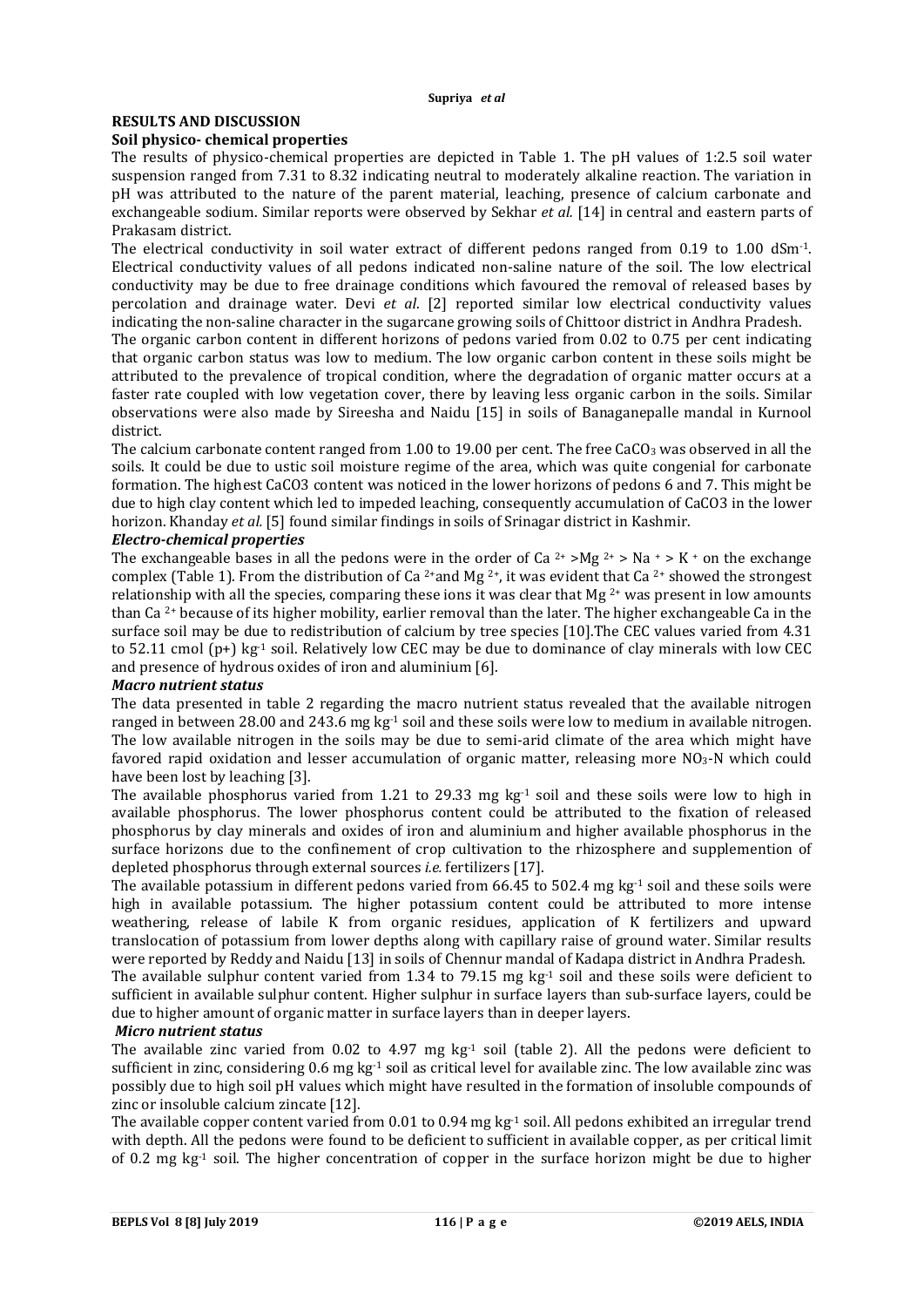biological activity and the chelating of organic compounds, released during the decomposition of organic matter left after harvesting of crop.

The available iron content ranged from 0.46 to 22.56 mg kg-1soil. According to the critical limit (4.5 mg kg-<sup>1</sup> soil) the soils were deficient to sufficient in available iron content. Surface horizons had higher concentration of DTPA-extractable Fe due to higher organic carbon [11].

Available manganese content varied between  $0.27$  and 30.80 mg kg<sup>-1</sup>. The available manganese content was deficient to sufficient as per critical limit of 1.0 mg kg<sup>-1</sup> soil. The deficiency of manganese may be due to intensive cropping with high yielding varieties and use of complex fertilizers.

|              |                  | Physico-chemical properties of soils |                     |                |                |              | Electro-chemical properties of the soil |        |           |        |             |  |
|--------------|------------------|--------------------------------------|---------------------|----------------|----------------|--------------|-----------------------------------------|--------|-----------|--------|-------------|--|
| Pedon        |                  |                                      |                     |                |                |              |                                         |        |           |        |             |  |
| No.          | Depth            | 0C                                   |                     |                |                |              | <b>CEC</b>                              |        |           |        |             |  |
| &Horizon     | (m)              | $\frac{0}{0}$                        | CaCO                |                | pH 1:2.5       | EC           | (cmol                                   |        |           |        |             |  |
|              |                  |                                      | $\mathbf{3}$<br>(%) | H <sub>2</sub> | 1 <sub>N</sub> | $(dSm^{-1})$ | $(p+)$<br>$kg-1$ )                      | $Ca2+$ | $Mg^{2+}$ | $Na +$ | $\mathbf K$ |  |
|              |                  |                                      |                     | $\mathbf{0}$   | KCL            |              |                                         |        |           |        |             |  |
| Pedon 1      |                  |                                      |                     |                |                |              |                                         |        |           |        |             |  |
| Ap           | $0.00 -$         |                                      |                     |                |                |              | 28.23                                   |        | 0.25      |        |             |  |
|              | 0.25<br>$0.25 -$ | 0.70                                 | 2.00                | 8.30           | 7.21           | 0.83         |                                         | 19.86  |           | 0.63   | 1.28        |  |
| 2Bw1         | 0.52             | 0.45                                 | 1.00                | 7.71           | 7.08           | 0.85         | 41.63                                   | 29.33  | 2.50      | 1.41   | 0.48        |  |
| 2Bw2         | $0.52 -$         |                                      |                     |                |                |              | 49.29                                   |        |           |        |             |  |
|              | 0.67             | 0.60                                 | 2.50                | 7.72           | 6.75           | 0.90         |                                         | 34.79  | 8.50      | 1.98   | 0.44        |  |
| 2Bw3         | $0.67 -$         |                                      |                     |                |                |              | 45.12                                   | 33.12  | 5.00      | 1.82   | 0.44        |  |
|              | 1.00             | 0.56                                 | 1.50                | 7.71           | 6.60           | 1.00         |                                         |        |           |        |             |  |
| Pedon 2      | $0.00 -$         |                                      |                     |                |                |              |                                         |        |           |        |             |  |
| Ap           | 0.22             | 0.72                                 | 1.50                | 7.60           | 7.13           | 0.80         | 17.92                                   | 10.23  | 0.14      | 0.92   | 1.29        |  |
| $2{\rm Bw1}$ | $0.22 -$         |                                      |                     |                |                |              | 47.33                                   |        |           |        |             |  |
|              | 0.42             | 0.56                                 | 3.00                | 7.71           | 7.00           | 0.80         |                                         | 34.00  | 6.59      | 1.28   | 1.28        |  |
| 2Bw2         | $0.42 -$         |                                      |                     |                |                |              | 50.16                                   | 35.02  |           | 0.99   |             |  |
| 2Bw3         | 0.80<br>$0.80 -$ | 0.60                                 | 4.00                | 8.00           | 6.77           | 0.52         | 51.25                                   |        | 10.23     |        | 1.28        |  |
|              | 1.10             | 0.53                                 | 3.00                | 7.80           | 6.93           | 0.77         |                                         | 36.59  | 10.00     | 2.11   | 1.27        |  |
| Pedon 3      |                  |                                      |                     |                |                |              |                                         |        |           |        |             |  |
| Ap           | $0.00 -$         |                                      |                     |                |                |              | 8.21                                    |        |           |        |             |  |
|              | 0.20             | 0.71                                 | 9.50                | 8.00           | 6.80           | 0.30         |                                         | 5.14   | 0.18      | 0.16   | 0.15        |  |
| A1           | $0.20 -$         |                                      |                     |                |                |              | 6.79                                    |        | 0.14      | 0.15   | 0.14        |  |
| A2           | 0.44<br>$0.44 -$ | 0.47                                 | 10.50               | 7.80           | 7.26           | 0.27         | 11.89                                   | 4.06   |           |        |             |  |
|              | 0.69             | 0.36                                 | 12.50               | 7.90           | 7.08           | 0.50         |                                         | 7.74   | 0.30      | 0.19   | 0.18        |  |
| Pedon 4      |                  |                                      |                     |                |                |              |                                         |        |           |        |             |  |
| Ap           | $0.00 -$         |                                      |                     |                |                |              | 24.36                                   |        |           |        |             |  |
|              | 0.17             | 0.62                                 | 5.50                | 7.80           | 7.01           | 0.54         |                                         | 18.06  | 0.22      | 0.19   | 0.45        |  |
| 2Bw1         | $0.17 -$         |                                      |                     |                |                |              | 42.01                                   | 28.56  | 4.01      | 0.38   | 1.26        |  |
| 2Bw2         | 0.50<br>$0.50 -$ | 0.45                                 | 5.50                | 7.81           | 6.78           | 0.47         | 43.58                                   |        |           |        |             |  |
|              | 0.79             | 0.51                                 | 8.00                | 7.81           | 6.94           | 0.46         |                                         | 32.51  | 4.21      | 0.39   | 1.26        |  |
| 2Bw3         | $7.90 -$         |                                      |                     |                |                |              | 44.03                                   |        | 4.62      | 0.36   | 1.26        |  |
|              | 1.04             | 0.45                                 | 11.00               | 7.81           | 7.13           | 0.50         |                                         | 34.52  |           |        |             |  |
| 2Bw4         | $1.04 -$<br>1.25 | 0.23                                 | 10.00               | 7.52           | 7.34           | 0.53         | 52.11                                   | 38.75  | 10.8<br>0 | 0.55   | 1.26        |  |
| Pedon 5      |                  |                                      |                     |                |                |              |                                         |        |           |        |             |  |
| Ap           | $0.00 -$         |                                      |                     |                |                |              | 21.64                                   |        |           |        |             |  |
|              | 0.24             | 0.23                                 | 1.00                | 7.42           | 6.90           | 0.66         |                                         | 15.00  | 0.67      | 0.16   | 0.24        |  |
| A1           | $0.24 -$         |                                      |                     |                |                |              | 18.67                                   |        | 0.18      | 0.36   | 0.25        |  |
|              | 0.58             | 0.15                                 | 2.00                | 7.44           | 6.71           | 0.75         |                                         | 12.58  |           |        |             |  |
| A2           | $0.58 -$<br>1.02 | 0.05                                 | 1.00                | 7.55           | 6.56           | 0.59         | 31.16                                   | 21.25  | 3.20      | 0.16   | 0.17        |  |
| A3           | $1.02 -$         |                                      |                     |                |                |              | 4.31                                    |        |           |        |             |  |
|              | 1.32             | 0.05                                 | 2.00                | 7.74           | 6.42           | 0.45         |                                         | 2.05   | 0.11      | 0.11   | 0.13        |  |
| A4           | $1.32 -$         |                                      |                     |                |                |              | 40.74                                   |        | 2.29      | 0.41   | 0.55        |  |
|              | 1.55             | 0.03                                 | 1.50                | 7.70           | 6.36           | 0.46         |                                         | 33.29  |           |        |             |  |

Table 1. Physico–chemical and Electro-chemical properties of the soil

## **Table 1. Contd...**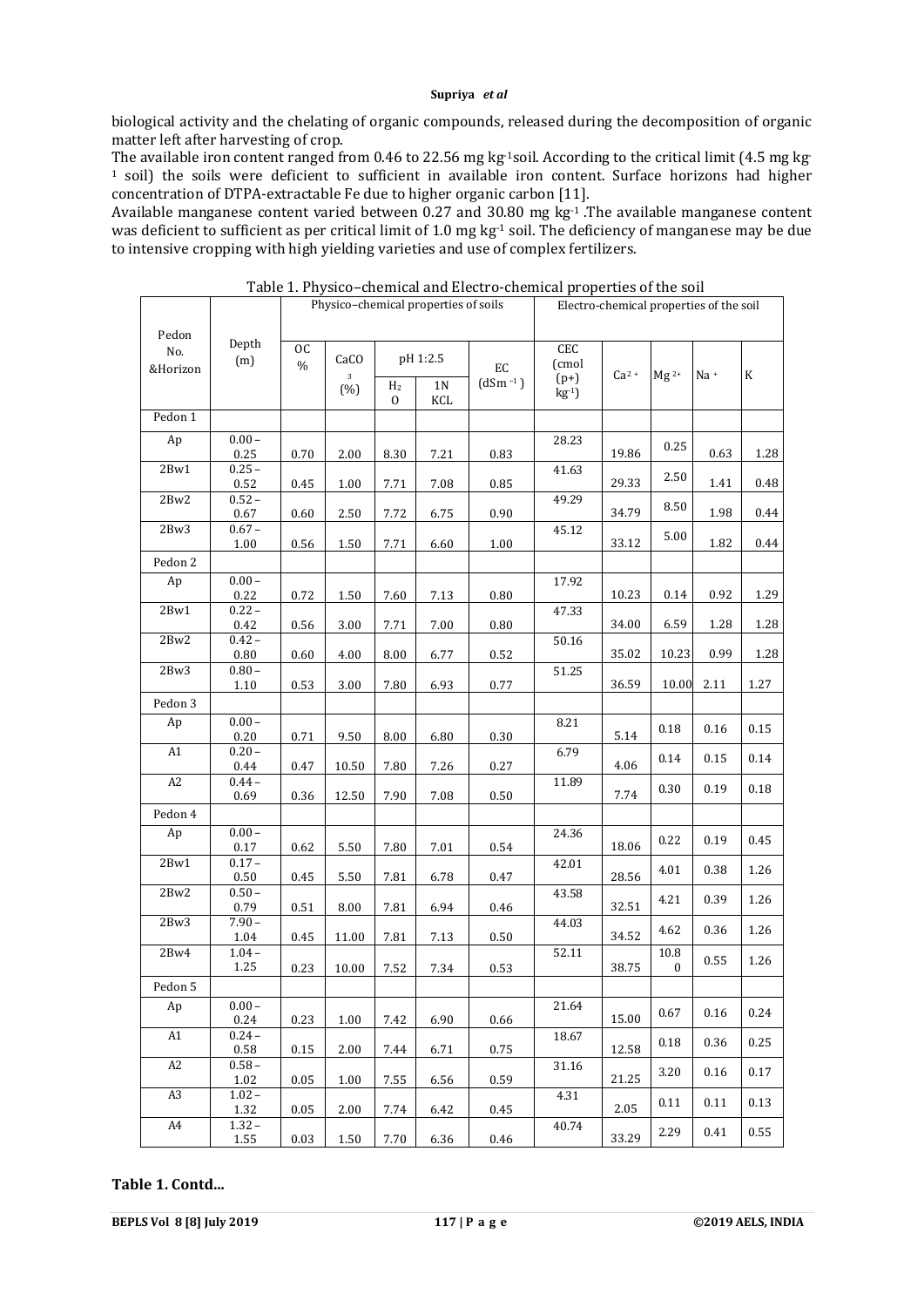|                   |                      | Physico-chemical properties of soils |                          |           |                |               |              | Electro-chemical properties of the soil |           |        |             |  |  |
|-------------------|----------------------|--------------------------------------|--------------------------|-----------|----------------|---------------|--------------|-----------------------------------------|-----------|--------|-------------|--|--|
| Pedon<br>No.      | Depth                | <b>OC</b>                            |                          |           | pH 1:2.5       | EC            | CEC          |                                         |           |        |             |  |  |
| &Horizon          | (m)                  | $\frac{0}{0}$                        | CaCO <sub>3</sub><br>(%) |           | 1 <sub>N</sub> | $(dSm -1)$    | $(cmol(p+))$ | $Ca2+$                                  | $Mg^{2+}$ | $Na +$ | $\mathbf K$ |  |  |
|                   |                      |                                      |                          | $H_2$ O   | KCL            | $\mathcal{L}$ | $kg-1$ )     |                                         |           |        |             |  |  |
| Pedon 6           |                      |                                      |                          |           |                |               |              |                                         |           |        |             |  |  |
| Ap                | $0.00 -$<br>0.16     | 0.71                                 | 1.00                     | 7.90      | 6.82           | 0.30          | 11.13        | 7.21                                    | 0.20      | 0.23   | 0.11        |  |  |
| 2Bw1              | $0.16 -$<br>0.41     | 0.20                                 | 2.00                     | 8.11      | 7.10           | 0.29          | 25.93        | 18.35                                   | 0.25      | 0.93   | 0.27        |  |  |
| 3Bw2              | $0.41 -$<br>0.74     | 0.03                                 | 15.00                    | 8.32      | 7.16           | 0.32          | 10.11        | 6.48                                    | 0.22      | 0.14   | 0.14        |  |  |
| 4Bw3              | $0.74 -$<br>1.14     | 0.02                                 | 5.00                     | 8.27      | 7.11           | 0.32          | 32.09        | 25.03                                   | 0.32      | 0.39   | 0.12        |  |  |
| 5Bw4              | $1.14 -$<br>1.62     | 0.30                                 | 16.00                    | 8.21      | 7.30           | 0.39          | 43.98        | 33.00                                   | 5.11      | 0.80   | 0.37        |  |  |
| 6Bw5              | $1.62 -$<br>2.00     | 0.03                                 | 7.00                     | 8.23      | 6.30           | 0.43          | 20.51        | 14.59                                   | 0.28      | 0.19   | 0.15        |  |  |
| Pedon 7           |                      |                                      |                          |           |                |               |              |                                         |           |        |             |  |  |
| Ap                | $0.00 -$<br>0.22     | 0.45                                 | 1.50                     | 7.71      | 6.25           | 0.19          | 13.93        | 8.55                                    | 0.16      | 0.22   | 1.01        |  |  |
| Bw1               | $0.22 -$<br>0.62     | 0.27                                 | 1.00                     | 7.80      | 5.73           | 0.22          | 41.21        | 33.65                                   | 2.69      | 0.37   | 0.65        |  |  |
| Bw <sub>2</sub>   | $0.62 -$<br>0.98     | 0.26                                 | 1.00                     | 7.70      | 6.27           | 0.21          | 42.83        | 29.45                                   | 5.22      | 0.34   | 0.92        |  |  |
| Bw3               | $0.98 -$<br>1.28     | 0.18                                 | 9.50                     | 7.75      | 6.63           | 0.24          | 43.26        | 31.<br>02                               | 5.30      | 0.45   | 1.25        |  |  |
| Bw4               | $1.28 -$<br>1.70     | 0.12                                 | 16.50                    | 8.14      | 7.02           | 0.27          | 49.88        | 34.99                                   | 10.01     | 0.59   | 1.26        |  |  |
| Bw <sub>5</sub>   | $1.70 -$<br>2.00     | 0.03                                 | 19.00                    | 8.27      | 6.53           | 0.28          | 46.21        | 33.59                                   | 6.52      | 0.27   | 1.22        |  |  |
| Pedon 8           |                      |                                      |                          |           |                |               |              |                                         |           |        |             |  |  |
| Ap                | $0.00 -$<br>0.16     | 0.75                                 | 4.00                     | 7.52      | 5.73           | 0.54          | 27.16        | 18.32                                   | 0.78      | 0.36   | 0.91        |  |  |
| 2A1               | $0.16 -$<br>0.45     | 0.45                                 | 3.00                     | 7.50      | 5.95           | 0.46          | 29.22        | 21.29                                   | 0.52      | 0.44   | 0.92        |  |  |
| 3Bw1              | $0.45 -$<br>0.86     | 0.66                                 | 3.00                     | 7.50      | 6.35           | 0.47          | 50.79        | 36.50                                   | 10.23     | 0.52   | 1.26        |  |  |
| $3\,\mathrm{Bw2}$ | $0.86 -$<br>1.29     | 0.54                                 | 3.50                     | 7.62      | 6.94           | 0.49          | 43.06        | 30.03                                   | 4.33      | 1.04   | 1.26        |  |  |
| 3Bw3              | $1.29 -$<br>1.59     | 0.30                                 | 3.00                     | $\rm 8.0$ | 7.24           | 0.52          | 48.91        | 34.81                                   | 7.58      | 1.97   | 1.28        |  |  |
| 3Bw4              | $1.59 -$<br>2.00     | 0.08                                 | 5.00                     | 8.20      | 5.91           | 0.57          | 43.46        | 32.87                                   | 4.35      | 0.18   | 1.07        |  |  |
| Pedon 9           |                      |                                      |                          |           |                |               |              |                                         |           |        |             |  |  |
| Ap                | $0.00 -$<br>0.20     | 0.65                                 | 1.50                     | 7.41      | 5.62           | 0.45          | 19.27        | 12.98                                   | 0.14      | 0.16   | 0.65        |  |  |
| Bw1               | $0.20 -$<br>0.50     | 0.45                                 | 2.00                     | 7.42      | 5.74           | 0.46          | 28.66        | 20.99                                   | 0.64      | 0.17   | 0.70        |  |  |
| Bw2               | $0.50 -$<br>0.79     | 0.38                                 | 1.00                     | 7.31      | 6.34           | 0.47          | 30.12        | 22.01                                   | 1.19      | 0.18   | 0.70        |  |  |
| Bw3               | $0.79 -$<br>1.09     | 0.45                                 | 9.00                     | 7.50      | 6.72           | 0.47          | 27.72        | 18.59                                   | 1.90      | 0.29   | 0.83        |  |  |
| Bw4               | $1.09 -$<br>1.33     | 0.38                                 | 14.00                    | 7.75      | 6.90           | 0.49          | 26.37        | 16.61                                   | 1.74      | 0.38   | 0.98        |  |  |
| Bw <sub>5</sub>   | $1.33 -$<br>1.60     | 0.08                                 | 14.50                    | 7.56      | 6.51           | 0.51          | 25.01        | 14.95                                   | 1.58      | 0.40   | 1.21        |  |  |
| Pedon 10          |                      |                                      |                          |           |                |               |              |                                         |           |        |             |  |  |
| Ap                | $0.00 -$<br>0.20     | 0.75                                 | 5.00                     | 7.67      | 6.33           | 0.58          | 12.26        | 7.89                                    | 0.10      | 0.15   | 0.58        |  |  |
| A1                | $0.20 -$<br>0.50     | 0.57                                 | 2.00                     | 7.62      | 6.25           | 0.43          | 30.23        | 22.03                                   | 0.32      | 0.45   | 1.26        |  |  |
| Bw1               | $0.50 -$<br>0.80     | 0.42                                 | 2.50                     | 7.68      | 6.50           | 0.49          | 47.90        | 33.88                                   | 8.55      | 0.58   | 1.16        |  |  |
| Bw <sub>2</sub>   | $0.80 -$<br>1.12     | 0.30                                 | 11.00                    | 7.70      | 6.69           | 0.44          | 48.68        | 34.42                                   | 8.80      | 0.61   | 1.26        |  |  |
| Bw <sub>3</sub>   | $1.12 -$<br>1.41     | 0.38                                 | 10.00                    | 7.82      | 6.90           | 0.43          | 42.99        | 29.87                                   | 4.69      | 0.49   | 1.27        |  |  |
| Bw4               | $1.41 -$<br>$2.00\,$ | 0.33                                 | 12.00                    | 7.87      | 7.00           | 0.50          | 43.71        | 32.88                                   | 4.30      | 0.43   | 1.26        |  |  |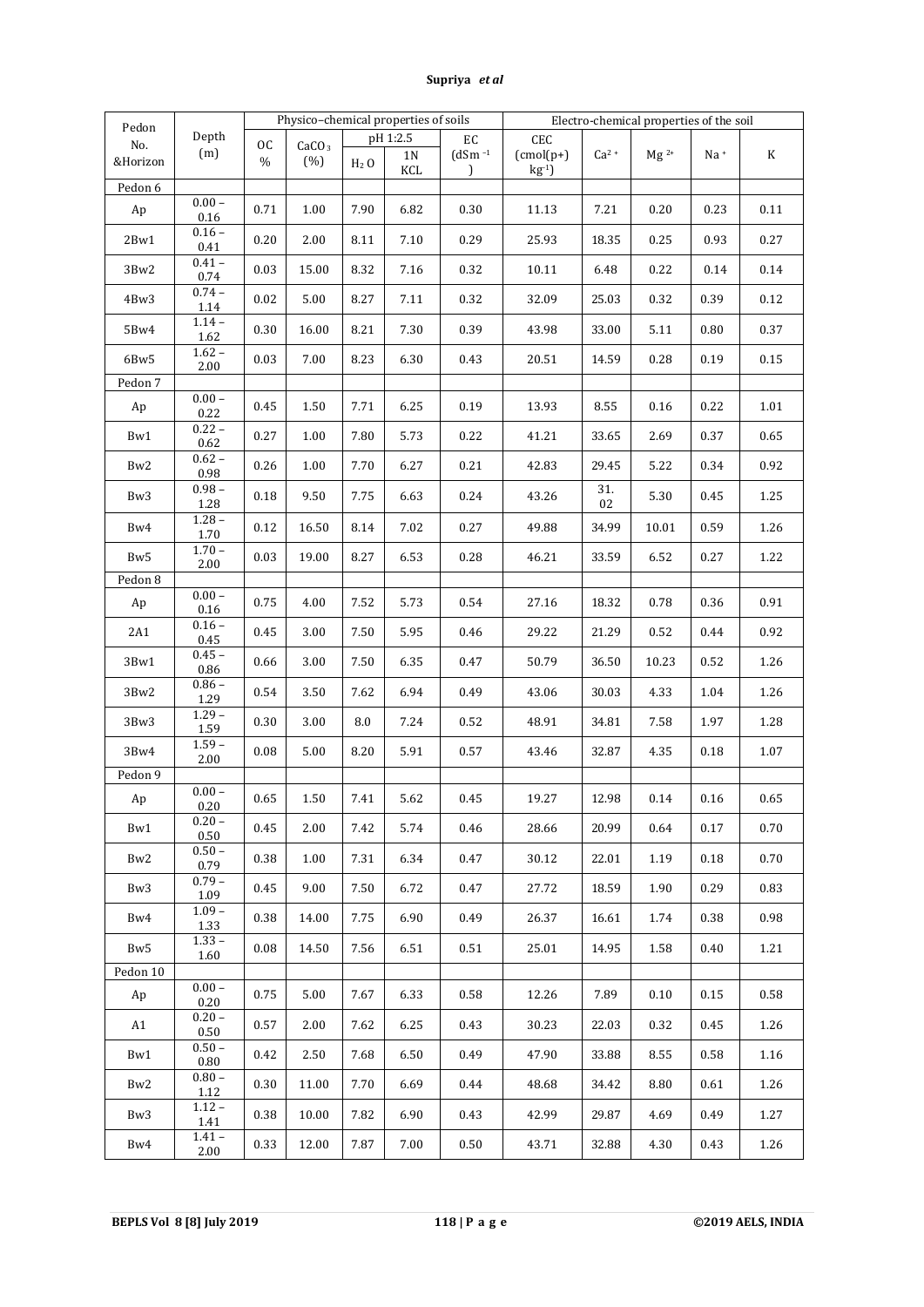| Pedon No.      | Depth                    | Available macronutrients (mgkg-1) |              |        |                           |          | Available micronutrients (mgkg-1) |       |      |  |  |
|----------------|--------------------------|-----------------------------------|--------------|--------|---------------------------|----------|-----------------------------------|-------|------|--|--|
| &Horizon       | (m)                      | N                                 | $\mathbf{P}$ | K      | $\boldsymbol{\mathsf{S}}$ | Cu       | Fe                                | Mn    | Zn   |  |  |
| Pedon 1        |                          |                                   |              |        |                           |          |                                   |       |      |  |  |
| Ap             | $0.00 - 0.25$            | 151.20                            | 5.73         | 498.00 | 22.13                     | 0.49     | 9.08                              | 0.41  | 0.02 |  |  |
| 2Bw1           | $0.25 - 0.52$            | 84.00                             | 7.73         | 185.30 | 6.04                      | 0.04     | 0.46                              | 0.69  | 0.16 |  |  |
| 2Bw2           | $0.52 - 0.67$            | 61.60                             | 5.73         | 171.00 | 75.12                     | $0.01\,$ | 2.67                              | 3.57  | 0.44 |  |  |
| 2Bw3           | $0.67 - 1.00$            | 78.40                             | 9.44         | 172.35 | 14.76                     | 0.01     | 1.85                              | 0.94  | 0.30 |  |  |
| Pedon 2        |                          |                                   |              |        |                           |          |                                   |       |      |  |  |
| Ap             | $0.00 - 0.22$            | 114.80                            | 11.25        | 502.40 | 1.34                      | 0.40     | 4.00                              | 15.59 | 0.78 |  |  |
| 2Bw1           | $0.22 - 0.42$            | 89.60                             | 18.08        | 500.45 | 79.15                     | 0.01     | 4.22                              | 0.27  | 0.26 |  |  |
| 2Bw2           | $0.42 - 0.80$            | 114.80                            | 7.83         | 498.55 | 29.51                     | 0.20     | 3.89                              | 13.62 | 0.48 |  |  |
| 2Bw3           | $0.80 - 1.10$            | 95.20                             | 15.17        | 496.80 | 34.88                     | 0.31     | 4.39                              | 10.59 | 0.29 |  |  |
| Pedon 3        |                          |                                   |              |        |                           |          |                                   |       |      |  |  |
| Ap             | $0.00 - 0.20$            | 168.00                            | 15.97        | 496.20 | 36.22                     | 0.01     | 6.27                              | 4.45  | 0.55 |  |  |
| A1             | $0.20 - 0.44$            | 81.20                             | 29.33        | 495.60 | 22.81                     | 0.62     | 11.85                             | 13.26 | 4.63 |  |  |
| A <sub>2</sub> | $0.44 - 0.69$            | 126.00                            | 16.88        | 502.00 | 39.57                     | 0.57     | 9.08                              | 10.59 | 3.73 |  |  |
| Pedon 4        |                          |                                   |              |        |                           |          |                                   |       |      |  |  |
| Ap             | $0.00 - 0.17$            | 243.60                            | 12.05        | 498.20 | 29.51                     | 0.90     | 6.76                              | 1.77  | 1.60 |  |  |
| 2Bw1           | $0.17 - 0.50$            | 148.40                            | 23.40        | 489.70 | 18.11                     | 0.46     | 6.87                              | 6.70  | 0.73 |  |  |
| 2Bw2           | $\overline{0.50} - 0.79$ | 95.20                             | 11.65        | 490.80 | 16.77                     | 0.42     | 6.38                              | 5.97  | 1.60 |  |  |
| 2Bw3           | $7.90 - 1.04$            | 89.60                             | 8.14         | 492.30 | 50.98                     | 0.19     | 3.12                              | 6.15  | 1.80 |  |  |
| 2Bw4           | $1.04 - 1.25$            | 58.80                             | 10.04        | 114.15 | 22.81                     | 0.44     | 9.30                              | 7.35  | 1.78 |  |  |
| Pedon 5        |                          |                                   |              |        |                           |          |                                   |       |      |  |  |
| Ap             | $0.00 - 0.24$            | 193.20                            | 24.41        | 92.00  | 22.81                     | 0.15     | 9.80                              | 26.80 | 4.97 |  |  |
| A1             | $0.24 - 0.58$            | 58.80                             | 8.14         | 95.55  | 45.61                     | 0.01     | $\ \, 8.14$                       | 30.04 | 2.19 |  |  |
| A2             | $0.58 - 1.02$            | 42.00                             | 18.28        | 66.45  | 6.71                      | 0.01     | 6.32                              | 24.60 | 1.70 |  |  |
| A <sub>3</sub> | $1.02 - 1.32$            | 28.00                             | 20.19        | 84.20  | 6.71                      | 0.01     | 14.06                             | 22.58 | 1.80 |  |  |
| A4             | $1.32 - 1.55$            | 50.40                             | 11.65        | 214.30 | 24.82                     | 0.04     | 8.42                              | 27.54 | 2.08 |  |  |

**Table 2. Available macronutrient and available micronutrient status (mgkg-1) of the soils**

## **Table 2. Contd..**

| Pedon No.       | Depth         | Available macronutrients (mgkg-1) | Available micronutrients (mgkg-1) |        |       |      |       |       |      |
|-----------------|---------------|-----------------------------------|-----------------------------------|--------|-------|------|-------|-------|------|
| & Horizon       | (m)           | N                                 | P                                 | K      | S.    | Cu   | Fe    | Mn    | Zn   |
| Pedon 6         |               |                                   |                                   |        |       |      |       |       |      |
| Ap              | $0.00 - 0.16$ | 84.00                             | 16.67                             | 132.00 | 26.16 | 0.36 | 14.06 | 30.80 | 2.09 |
| 2Bw1            | $0.16 - 0.41$ | 75.60                             | 14.06                             | 103.80 | 17.44 | 0.14 | 7.59  | 24.80 | 1.79 |
| 3Bw2            | $0.41 - 0.74$ | 42.00                             | 7.53                              | 128.60 | 32.87 | 0.01 | 4.44  | 16.03 | 1.65 |
| 4Bw3            | $0.74 - 1.14$ | 72.80                             | 11.55                             | 141.55 | 4.70  | 0.01 | 3.39  | 12.78 | 1.69 |
| 5Bw4            | $1.14 - 1.62$ | 42.00                             | 2.91                              | 145.20 | 15.43 | 0.01 | 3.78  | 10.46 | 1.73 |
| 6Bw5            | $1.62 - 2.00$ | 58.80                             | 8.84                              | 492.35 | 16.77 | 0.01 | 3.34  | 9.53  | 1.41 |
| Pedon 7         |               |                                   |                                   |        |       |      |       |       |      |
| Ap              | $0.00 - 0.22$ | 196.00                            | 11.25                             | 394.65 | 10.06 | 0.34 | 15.99 | 28.46 | 1.91 |
| Bw1             | $0.22 - 0.62$ | 112.00                            | 23.10                             | 254.70 | 14.76 | 0.38 | 15.66 | 25.90 | 1.65 |
| Bw <sub>2</sub> | $0.62 - 0.98$ | 89.60                             | 11.65                             | 357.20 | 14.09 | 0.35 | 12.51 | 22.40 | 1.71 |
| Bw <sub>3</sub> | $0.98 - 1.28$ | 89.60                             | 6.93                              | 485.95 | 4.02  | 0.94 | 2.97  | 3.75  | 0.20 |
| Bw4             | $1.28 - 1.70$ | 86.80                             | 20.19                             | 492.10 | 21.46 | 0.37 | 9.91  | 17.85 | 1.72 |
| Bw5             | $1.70 - 2.00$ | 86.80                             | 18.28                             | 475.50 | 14.09 | 0.14 | 5.99  | 13.93 | 1.70 |
| Pedon 8         |               |                                   |                                   |        |       |      |       |       |      |
| Ap              | $0.00 - 0.16$ | 165.20                            | 23.00                             | 355.90 | 22.13 | 0.03 | 5.10  | 10.97 | 1.79 |
| 2A1             | $0.16 - 0.45$ | 142.80                            | 9.74                              | 357.35 | 20.79 | 0.01 | 4.33  | 11.89 | 1.44 |
| 3Bw1            | $0.45 - 0.86$ | 100.80                            | 8.14                              | 491.40 | 26.16 | 0.01 | 3.39  | 7.08  | 1.46 |
| 3Bw2            | $0.86 - 1.29$ | 78.40                             | 9.74                              | 493.25 | 10.06 | 0.01 | 1.68  | 3.29  | 1.41 |
| 3Bw3            | $1.29 - 1.59$ | 75.60                             | 8.14                              | 497.85 | 8.05  | 0.01 | 1.02  | 3.11  | 1.43 |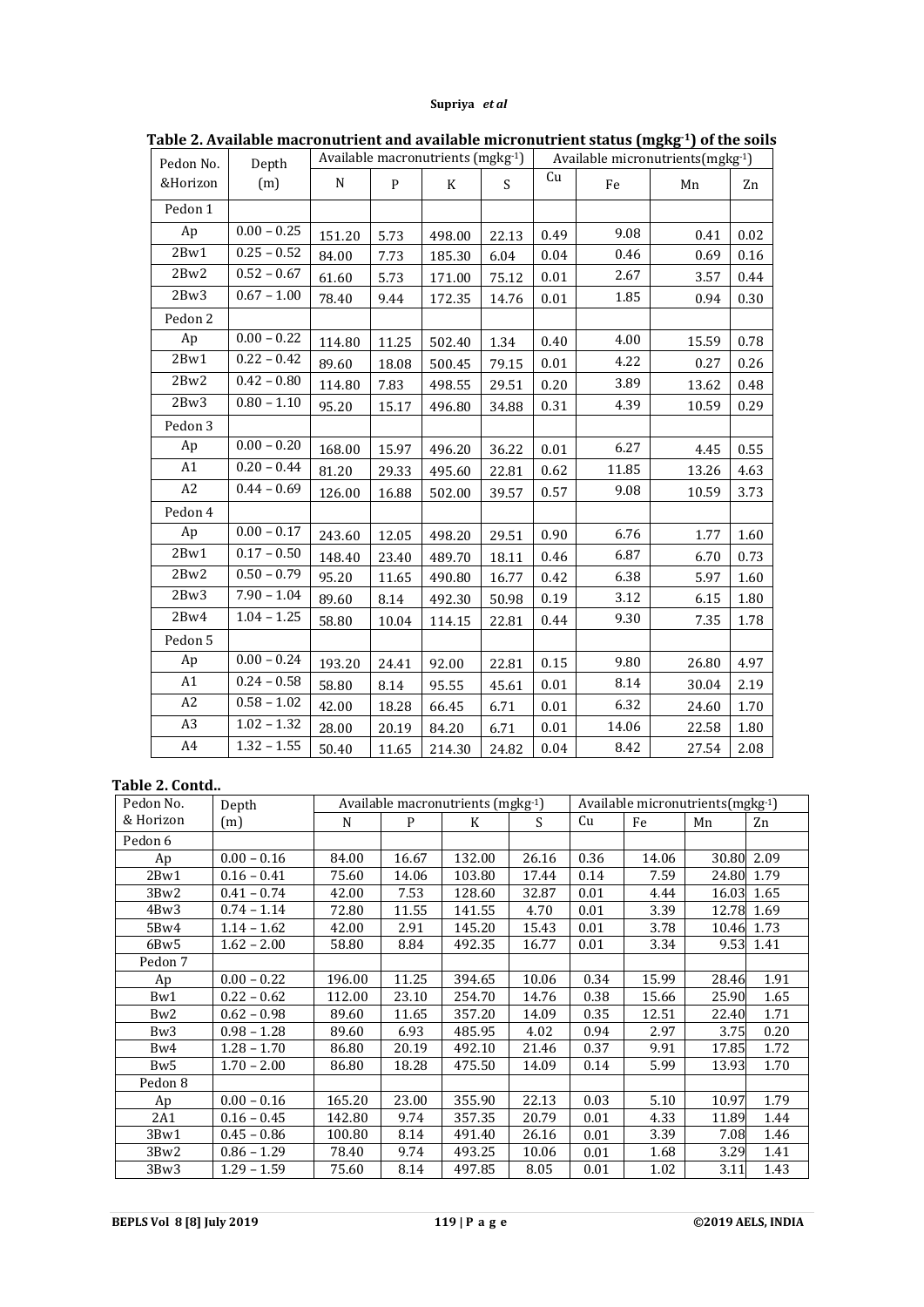| 3Bw4            | $1.59 - 2.00$ | 75.60  | 16.47 | 418.65 | 32.20 | 0.01 | 0.57  | 2.61  | 1.41 |
|-----------------|---------------|--------|-------|--------|-------|------|-------|-------|------|
| Pedon 9         |               |        |       |        |       |      |       |       |      |
| Ap              | $0.00 - 0.20$ | 184.80 | 8.44  | 253.85 | 4.70  | 0.01 | 7.54  | 18.42 | 1.50 |
| Bw1             | $0.20 - 0.50$ | 145.60 | 16.98 | 272.75 | 11.40 | 0.01 | 5.55  | 6.84  | 1.46 |
| Bw <sub>2</sub> | $0.50 - 0.79$ | 103.60 | 13.36 | 273.50 | 16.10 | 0.03 | 3.34  | 8.26  | 1.44 |
| Bw <sub>3</sub> | $0.79 - 1.09$ | 103.60 | 10.04 | 322.80 | 26.83 | 0.01 | 2.23  | 4.45  | 1.42 |
| Bw4             | $1.09 - 1.33$ | 78.40  | 11.65 | 382.70 | 24.15 | 0.01 | 1.57  | 3.88  | 1.41 |
| Bw <sub>5</sub> | $1.33 - 1.60$ | 67.20  | 6.33  | 472.45 | 25.49 | 0.01 | 1.51  | 4.02  | 1.44 |
| Pedon 10        |               |        |       |        |       |      |       |       |      |
| Ap              | $0.00 - 0.20$ | 215.60 | 8.84  | 487.25 | 22.81 | 0.26 | 22.56 | 14.84 | 1.62 |
| A1              | $0.20 - 0.50$ | 165.20 | 1.51  | 490.45 | 12.07 | 0.01 | 2.23  | 6.39  | 1.36 |
| Bw1             | $0.50 - 0.80$ | 78.40  | 5.22  | 452.45 | 12.07 | 0.01 | 3.01  | 4.58  | 1.36 |
| Bw <sub>2</sub> | $0.80 - 1.12$ | 78.40  | 1.21  | 490.10 | 38.23 | 0.01 | 3.23  | 3.26  | 1.36 |
| Bw <sub>3</sub> | $1.12 - 1.41$ | 67.20  | 9.74  | 494.60 | 13.42 | 0.01 | 2.56  | 2.69  | 1.39 |
| Bw4             | $1.41 - 2.00$ | 84.00  | 5.12  | 492.40 | 25.49 | 0.01 | 0.69  | 2.84  | 1.42 |

### **CONCLUSION**

Deficiency of macronutrients and micronutrients has become major constraint to productivity and sustainability in many Indian soils. Role of micronutrients in balanced plant nutrition is well established. Micronutrients are very important for maintaining soil health and also in increasing productivity of crops. All the pedons were neutral to moderately alkaline in reaction, non-saline and low to medium in organic carbon content. All these pedons were low to high in  $CaCO<sub>3</sub>$  status. The exchange complex was dominated by Ca<sup>2+</sup> followed by Mg<sup>2+</sup>, Na<sup>+</sup> and K<sup>+</sup>. Regarding the fertility status, the soil samples were low to medium in available nitrogen, low to high in available phosphorus and high in available potassium and deficient to sufficient in available sulphur. However, DTPA extractable Fe, Mn, Zn and Cu were deficient to sufficient in status.

#### **REFERENCES**

- 1. Cottenie, A., Virloo, M., Velghe, G and Kiekins, L. (1979). *Analytical Method for Plants and Soils*. State University, Ghent, Belgium.
- 2. Devi, P.A.V., Naidu, M.V.S and Ramakrishnarao, A. (2015). Characterization and classification of sugarcane growing soils in southern agro-climatic zone: A Case study in eastern mandals of Chittoor District in Andhra Pradesh. *Journal of the Indian Society of Soil Science.* 63(3): 245-258.
- **3.** Fink, A and Venkateswarlu, J. (1982). Chemical properties and fertility management of Vertisols. *In Vertisols and*  rice soils on the tropics. Symposia of 12th International Congress of Soil Science, New Delhi held on 8-16 February, 1982*.*
- 
- 4. Jackson, M.L. (1973). *Soil chemical Analysis*. Oxford IBH Publishing House, Bombay.38. 5. Khanday, M., Ram, D., Wani, J.A., Raina, S.K and Tahir, A. (2017). Characterization, classification and evaluation of soils of Namblan sub-catchment of Jhelum basin in Srinagar district for their rational use. *Journal of the Indian Society of Soil Science.* 65(1) 16-23.
- 6. Kharlyngdoh, A., Zothansiami, C., Pradip, K. B., Pratibha, T.D., Choudhury, B.U and Singh, A.K. (2015). Characterization and classification of soils in eastern Himalayan agro-climatic region: A case study in Nongpoh micro-watershed of Ri-Bhoi District, Meghalaya. *Journal of the Indian Society of Soil Science.* 63(1): 24-29.
- 7. Kumar, S.R., Kumar, S.S.Y and Srinivas, P. (2013). Characterization, classification and evaluation of chilli growing soils of Khammam district, Andhra Pradesh. *International Journal of Innovative Research and Development.* 2(9): 26-33.
- 8. Lindsay, W.L and Norvell, W.A. (1978). Development of DTPA soil test for zinc, iron, manganese and copper. *Soil Science Society of American Journal*. 43: 421-428.
- 9. Olsen, S.R., Cole, C.V., Watanabe, F.S. and Dean, L.A. (1954). *Estimation of Available Phosphorus in Soils by the Extraction with Sodium Bicarbonate*. Circ. 939, U.S. Dep. of Agric.Washington DC, USA.
- 10. Patil, R.B and Prasad, J. (2004). Characteristics and classification of some Sal (Shorea robusta) supporting soils in Dindori district of Madhya Pradesh. *Journal of the Indian Society of Soil Science.* 52: 119-124.
- 11. Prasad, J and Gajbhiye, K.S. (1999). Vertical distribution of micronutrient cations in some Vertisol profiles occurring in different eco-regions. *Journal of the Indian Society of Soil Science.* 4: 151-153.
- 12. Prasad, J., Ray, S.K., Gajbhiye, K.S and Singh, S.R. (2009). Soils of Selusura research farm in Wardha district, Maharashtra and their suitability for crops. *Agropedology.* 19(2): 84-91.
- 13. Reddy, S.K and Naidu, M.V.S. (2016). Characterization and classification of soils in semi-arid region of Chennur mandal in Kadapa district, Andhra Pradesh. *Journal of the Indian Society of Soil Science*. 64(3): 207-217.
- 14. Sekhar, C.H.C, Balaguravaiah, D and Naidu, M.V.S.(2014). Studies on genesis, characterization and classification of soils in central and Eastern parts of Prakasam district in Andhra Pradesh. *Agropedology*. 24 (02): 125-137.
- 15. Sireesha, P.V.G and Naidu, M.V.S. (2013). Studies on genesis, characterization and classification of soils in semiarid agro-ecological region: A Case Study in Banaganapalle mandal of Kurnool district in Andhra Pradesh. *Journal of the Indian Society of Soil Science.* 61(3): 167-178.